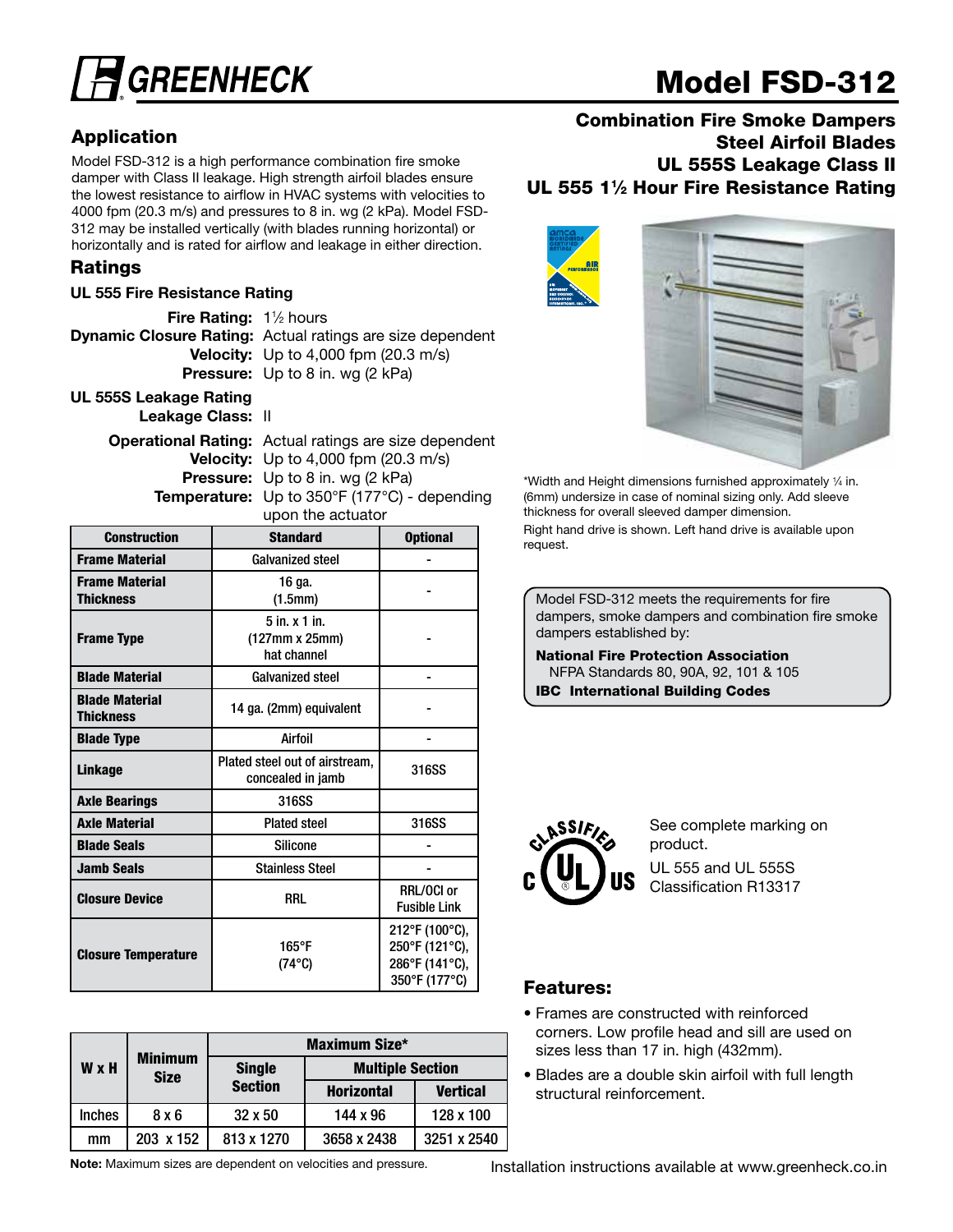- Factory mounted accessories
	- POC Retaining angles
	- Quick connect breakaway connections
	- S & drive connections - TDF Flange
- RRL/OCI (Open closed indication switches)
- Actuators: 24V, 230V
- Transitions: R



# Pressure Drop Data

This pressure drop testing was conducted in accordance with AMCA Standard 500-D using the three configurations shown. All data has been corrected to represent standard air at a density of .075 lb/ft<sup>3</sup> (1.201 kg/m<sup>3</sup>).

Actual pressure drop found in any HVAC system is a combination of many factors. This pressure drop information along with an analysis of other system influences should be used to estimate actual pressure losses for a damper installed in a given HVAC system.

# **AMCA Test Figures**

Figure 5.3 Illustrates a fully ducted damper. This configuration has the lowest pressure drop of the three test configurations because entrance and exit losses are minimized by straight duct runs upstream and downstream of the damper.

Figure 5.2 Illustrates a ducted damper exhausting air into an open area. This configuration has a lower pressure drop than Figure 5.5 because entrance losses are minimized by a straight duct run upstream of the damper.

Figure 5.5 Illustrates a plenum mounted damper. This configuration has the highest pressure drop because of extremely high entrance and exit losses due to the sudden changes of area in the system.



Figure 5.3







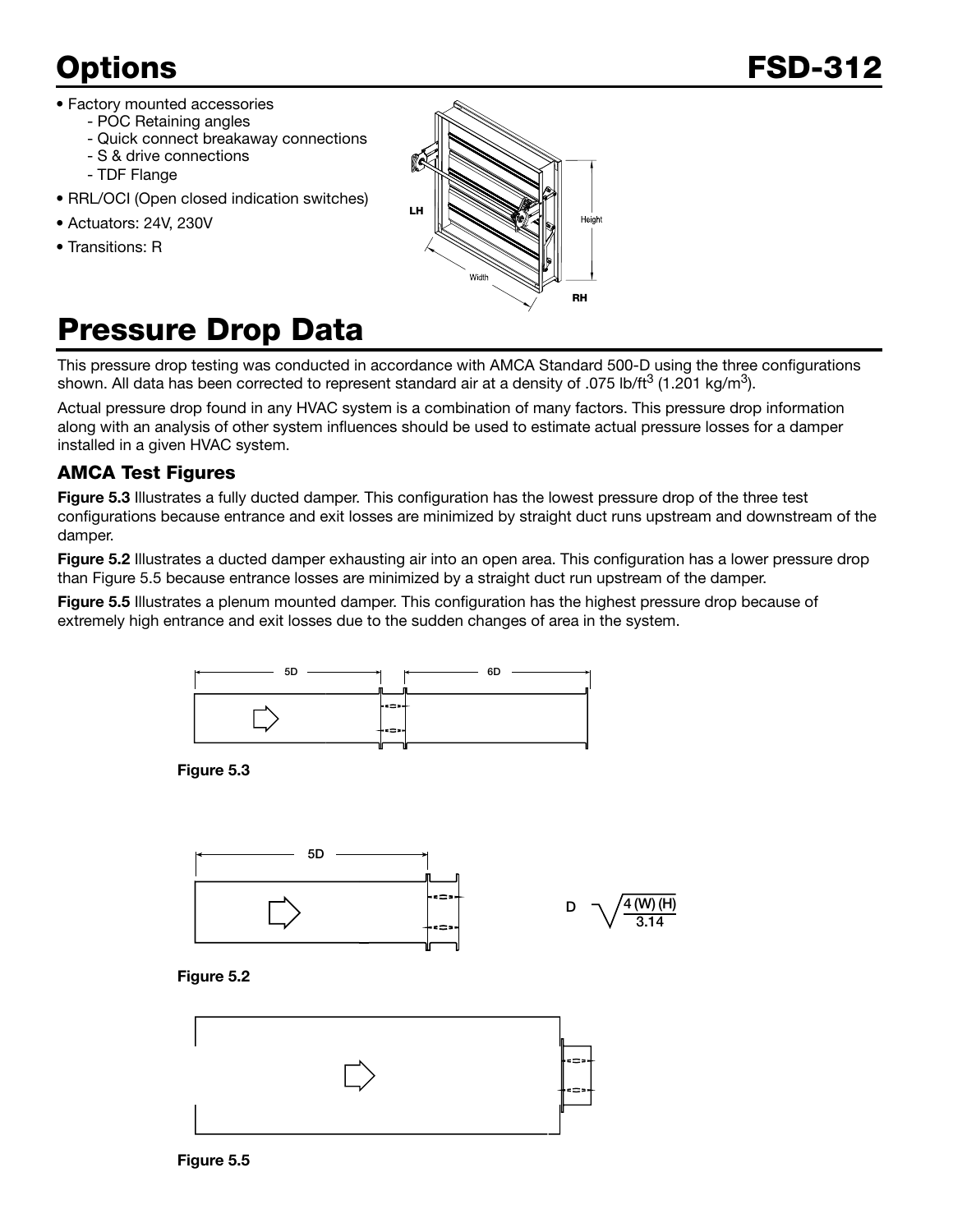# Pressure Drop FSD-312

## AMCA Figure 5.2



| 12 in. x 12 in. (305mm x 305mm) |                      |  |
|---------------------------------|----------------------|--|
| Velocity                        | <b>Pressure Drop</b> |  |
| (fpm)                           | $(in.$ wg $)$        |  |
| 500                             | 0.03                 |  |
| 1000                            | 0.11                 |  |
| 1500                            | 0.24                 |  |
| 2000                            | 0.42                 |  |
| 2500                            | 0.66                 |  |
| 3000                            | 0.95                 |  |
| 3500                            | 1.30                 |  |
| 4000                            | 1.70                 |  |

| Velocity<br>(fpm) | <b>Pressure Drop</b><br>$(in.$ wg $)$ |  |
|-------------------|---------------------------------------|--|
| 500               | 0.01                                  |  |
| 1000              | 0.06                                  |  |
| 1500              | 0.12                                  |  |
| 2000              | 0.22                                  |  |
| 2500              | 0.34                                  |  |
| 3000              | 0.49                                  |  |
| 3500              | 0.67                                  |  |
| 4000              | 0.87                                  |  |

|                  | n. x 12 in. (305mm x 305mm)     |                          | 24 in. x 24 in. (610mm x 610mm) |                          | 36in. x 36 in. (914mm x 914mm)   |                          | 12in. X 48 in. (305mm x 1219mm) | 48 in. x 12 in. (1219mm x |                      |
|------------------|---------------------------------|--------------------------|---------------------------------|--------------------------|----------------------------------|--------------------------|---------------------------------|---------------------------|----------------------|
| elocity<br>(fpm) | <b>Pressure Drop</b><br>(in.wg) | <b>Velocity</b><br>(fpm) | <b>Pressure Drop</b><br>(in.wg) | <b>Velocity</b><br>(fpm) | <b>Pressure Drop</b><br>(in. wg) | <b>Velocity</b><br>(fpm) | <b>Pressure Drop</b><br>(in.wg) | <b>Velocity</b><br>(fpm)  | Pressure<br>$(in.$ w |
| 500              | 0.03                            | 500                      | 0.01                            | 500                      | 0.01                             | 500                      | 0.01                            | 500                       | 0.02                 |
| 1000             | 0.11                            | 1000                     | 0.06                            | 1000                     | 0.05                             | 1000                     | 0.05                            | 1000                      | 0.08                 |
| 1500             | 0.24                            | 1500                     | 0.12                            | 1500                     | 0.12                             | 1500                     | 0.12                            | 1500                      | 0.18                 |
| 2000             | 0.42                            | 2000                     | 0.22                            | 2000                     | 0.21                             | 2000                     | 0.21                            | 2000                      | 0.33                 |
| 2500             | 0.66                            | 2500                     | 0.34                            | 2500                     | 0.32                             | 2500                     | 0.33                            | 2500                      | 0.51                 |
| 3000             | 0.95                            | 3000                     | 0.49                            | 3000                     | 0.47                             | 3000                     | 0.48                            | 3000                      | 0.74                 |
| 3500             | 1.30                            | 3500                     | 0.67                            | 3500                     | 0.63                             | 3500                     | 0.65                            | 3500                      | 1.00                 |
| 4000             | 1.70                            | 4000                     | 0.87                            | 4000                     | 0.83                             | 4000                     | 0.85                            | 4000                      | 1.31                 |

| Velocity<br>(fpm) | <b>Pressure Drop</b><br>$(in.$ wg $)$ |  |  |
|-------------------|---------------------------------------|--|--|
| 500               | 0.01                                  |  |  |
| 1000              | 0.05                                  |  |  |
| 1500              | 0.12                                  |  |  |
| 2000              | 0.21                                  |  |  |
| 2500              | 0.33                                  |  |  |
| 3000              | 0.48                                  |  |  |
| 3500              | 0.65                                  |  |  |
| 4000              | 0.85                                  |  |  |

|     | 8 in. x 12 in. (1219mm x 305mm) |
|-----|---------------------------------|
| ___ | ______                          |

| Velocity<br>(fpm) | <b>Pressure Drop</b><br>$(in.$ wg $)$ |
|-------------------|---------------------------------------|
| 500               | 0.02                                  |
| 1000              | 0.08                                  |
| 1500              | 0.18                                  |
| 2000              | 0.33                                  |
| 2500              | 0.51                                  |
| 3000              | 0.74                                  |
| 3500              | 1.00                                  |
| 4000              | 1.31                                  |

## AMCA Figure 5.3



| <b>Velocity (fpm)</b> | <b>Pressure Drop</b><br>$(in.$ wg $)$ |
|-----------------------|---------------------------------------|
| 500                   | 0.01                                  |
| 1000                  | 0.06                                  |
| 1500                  | 0.13                                  |
| 2000                  | 0.23                                  |
| 2500                  | 0.37                                  |
| 3000                  | 0.53                                  |
| 3500                  | 0.73                                  |
| 4000                  | 0.95                                  |

### 5D **(in. wg) Velocity (fpm) (in. wg) Velocity (fpm) Pressure Drop**  500 | 0.01 | | 500 | 0.01 | | 500 | 0.01 | | 500 | 0.01 | 0.01 | 0.01 | 0.01 | 0.01 1000 | 0.06 | 1000 | 0.02 | 1000 | 0.02 | 1000 | 0.03 | 1000 | 0.04 1500 | 0.13 | 1500 | 0.06 | 1500 | 0.05 | 1500 | 0.06 | 1500 | 0.10 2000 0.23 2000 0.10 2000 0.09 2000 0.11 2000 0.18 2500 | 0.37 | 2500 | 0.16 | 2500 | 0.14 | 2500 | 0.18 | 2500 | 0.29 3000 | 0.53 | 3000 | 0.23 | | 3000 | 0.21 | | 3000 | 0.25 | | 3000 | 0.42 3500 0.73 3500 0.32 3500 0.29 3500 0.34 3500 0.57 4000 | 0.95 | | 4000 | 0.42 | | 4000 | 0.38 | | 4000 | 0.45 | | 4000 | 0.74

| Velocity (fpm) | <b>Pressure Drop</b><br>(in.wq) | <b>Velocity (fpm)</b> |
|----------------|---------------------------------|-----------------------|
| 500            | 0.01                            | 500                   |
| 1000           | 0.02                            | 1000                  |
| 1500           | 0.05                            | 1500                  |
| 2000           | 0.09                            | 2000                  |
| 2500           | 0.14                            | 2500                  |
| 3000           | 0.21                            | 3000                  |
| 3500           | 0.29                            | 3500                  |
| <b>ANNA</b>    | U 38                            | <b>ANNA</b>           |

| Velocity (fpm) | <b>Pressure Drop</b><br>(in. <i>wg</i> ) | <b>Velocity (fpm)</b> |
|----------------|------------------------------------------|-----------------------|
| 500            | 0.01                                     | 500                   |
| 1000           | 0.03                                     | 1000                  |
| 1500           | 0.06                                     | 1500                  |
| 2000           | 0.11                                     | 2000                  |
| 2500           | 0.18                                     | 2500                  |
| 3000           | 0.25                                     | 3000                  |
| 3500           | 0.34                                     | 3500                  |
| 4000           | 0.45                                     | 4000                  |
|                |                                          |                       |

### 12 in. x 12 in. (305mm x 305mm) 24 in. x 24 in. (610mm x 610mm) 36in. x 36 in. (914mm x 914mm) 12in. X 48 in. (305mm x 1219mm) 48 in. x 12 in. (1219mm x 305mm)

| <b>Velocity (fpm)</b> | <b>Pressure Drop</b><br>$(in.$ wg $)$ |  |  |  |
|-----------------------|---------------------------------------|--|--|--|
| 500                   | 0.01                                  |  |  |  |
| 1000                  | 0.04                                  |  |  |  |
| 1500                  | 0.10                                  |  |  |  |
| 2000                  | 0.18                                  |  |  |  |
| 2500                  | 0.29                                  |  |  |  |
| 3000                  | 0.42                                  |  |  |  |
| 3500                  | 0.57                                  |  |  |  |
| 4000                  | 0.74                                  |  |  |  |

# AMCA Figure 5.5





| <b>Velocity</b><br>(fpm) |     | <b>Pressure Drop</b><br>$(in.$ wg $)$ |  |  |  |  |
|--------------------------|-----|---------------------------------------|--|--|--|--|
|                          | 500 | 0.03                                  |  |  |  |  |
| 1000                     |     | 0.14                                  |  |  |  |  |
| 1500                     |     | 0.32                                  |  |  |  |  |
| 2000                     |     | 0.57                                  |  |  |  |  |
| 2500                     |     | 0.89                                  |  |  |  |  |
| 3000                     |     | 1.28                                  |  |  |  |  |
| 3500                     |     | 1.75                                  |  |  |  |  |
| 4000                     |     | 2.29                                  |  |  |  |  |

### 12 in. x 12 in. (305mm x 305mm) 24 in. x 24 in. (610mm x 610mm) 36in. x 36 in. (914mm x 914mm) 12in. X 48 in. (305mm x 1219mm) 48 in. x 12 in. (1219mm x 305mm)

| <b>Velocity</b><br>(fpm) | <b>Pressure Drop</b><br>$(in.$ wg $)$ |
|--------------------------|---------------------------------------|
| 500                      | 0.04                                  |
| 1000                     | 0.18                                  |
| 1500                     | 0.42                                  |
| 2000                     | 0.75                                  |
| 2500                     | 1.17                                  |
| 3000                     | 1.68                                  |
| 3500                     | 2.29                                  |
| 4000                     | 2.09                                  |

| elocity<br>(fpm) | <b>Pressure Drop</b><br>$(in.$ wg $)$ |
|------------------|---------------------------------------|
| 500              | 0.03                                  |
| 1000             | 0.13                                  |
| 1500             | 0.29                                  |
| 2000             | 0.52                                  |
| 2500             | 0.81                                  |
| 3000             | 1.17                                  |
| 3500             | 1.60                                  |
| 4000             | 2.14                                  |
|                  |                                       |

| <b>Plocity</b><br>(fpm) | <b>Pressure Drop</b><br>(in. <i>wg</i> ) | <b>Velocity</b><br>(fpm) | <b>Pressure Drop</b><br>(in. <i>wg</i> ) | <b>Velocity</b><br>(fpm) | <b>Pressure Drop</b><br>(in. <i>wg</i> ) | <b>Velocity</b><br>(fpm) | <b>Pressure Drop</b><br>(in. <i>wg</i> ) | Velocity<br>(fpm) | Pressure<br>$(in.$ w |
|-------------------------|------------------------------------------|--------------------------|------------------------------------------|--------------------------|------------------------------------------|--------------------------|------------------------------------------|-------------------|----------------------|
| 500                     | 0.04                                     | 500                      | 0.03                                     | 500                      | 0.03                                     | 500                      | 0.03                                     | 500               | 0.03                 |
| 1000                    | 0.18                                     | 1000                     | 0.13                                     | 1000                     | 0.12                                     | 1000                     | 0.12                                     | 1000              | 0.14                 |
| 1500                    | 0.42                                     | 1500                     | 0.29                                     | 1500                     | 0.27                                     | 1500                     | 0.27                                     | 1500              | 0.32                 |
| 2000                    | 0.75                                     | 2000                     | 0.52                                     | 2000                     | 0.48                                     | 2000                     | 0.49                                     | 2000              | 0.57                 |
| 2500                    |                                          | 2500                     | 0.81                                     | 2500                     | 0.75                                     | 2500                     |                                          | 2500              | 0.89                 |
| 3000                    | .68                                      | 3000                     | .17                                      | 3000                     | 1.08                                     | 3000                     |                                          | 3000              | 1.28                 |
| 3500                    | 2.29                                     | 3500                     | 1.60                                     | 3500                     | 1.48                                     | 3500                     | .51                                      | 3500              | 1.75                 |
| 4000                    | 2.09                                     | 4000                     | 2.14                                     | 4000                     | 1.93                                     | 4000                     | 1.97                                     | 4000              | 2.29                 |

| <b>Velocity</b><br>(fpm) | <b>Pressure Drop</b><br>$(in.$ wg $)$ |
|--------------------------|---------------------------------------|
| 500                      | 0.03                                  |
| 1000                     | 0.12                                  |
| 1500                     | 0.27                                  |
| 2000                     | 0.49                                  |
| 2500                     | 0.77                                  |
| 3000                     | 1.11                                  |
| 3500                     | 1.51                                  |
| 4000                     | 1.97                                  |



Greenheck India Private Limited certifies that the model FSD-312 shown herein is licensed to bear the AMCA Seal. The ratings shown are based on tests and procedures performed in accordance with AMCA Publication 511 and comply with the requirements of the AMCA Certified Ratings Programs. The AMCA Certified Ratings Seal applies to air performance ratings only.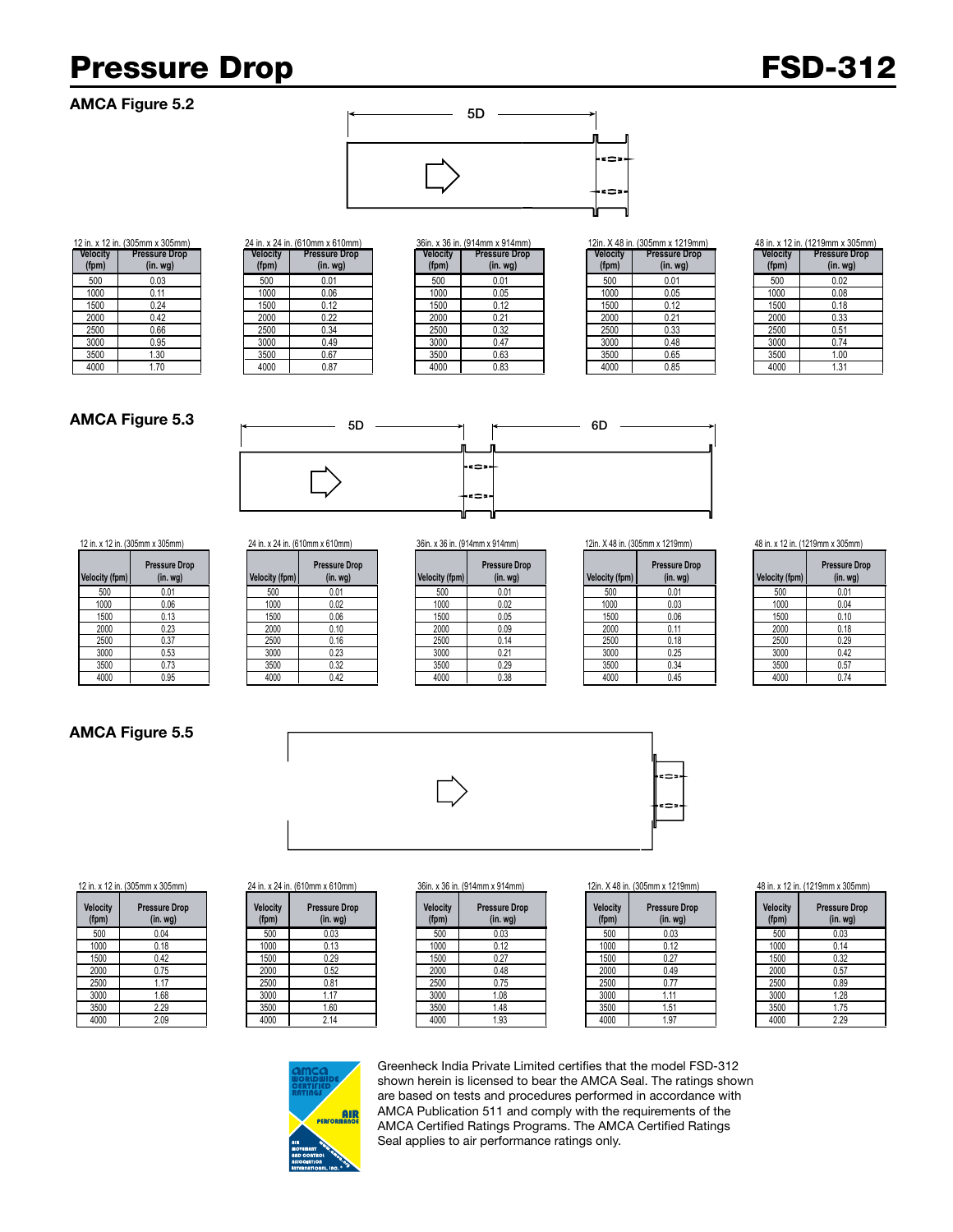# Actuators and Accessories Space Envelopes

Externally mounted actuators always require space outside of the damper sleeve. The "S" dimension illustrates the clearance required for various available actuators.

On dampers less than 18 in. (457mm) high, actuators may also require clearances above and/ or below the sleeve. "B" and "T" dimensions are worst-case clearance requirements for some dampers less than 18 in. (457 mm) high. All damper sizes under 18 in. (457mm) high do not require these worst case clearances. If space availability above or below the damper sleeve is limited, each damper size should be individually evaluated.







|                            | $B^*$                                      | T*                        | S             |               |  |  |  |  |  |
|----------------------------|--------------------------------------------|---------------------------|---------------|---------------|--|--|--|--|--|
| <b>Actuator Type/Model</b> | With                                       | With                      | Piggyback     |               |  |  |  |  |  |
|                            | <b>RRL, RRL/OCI</b>                        | <b>RRL, RRL/OCI</b>       | No            | <b>Yes</b>    |  |  |  |  |  |
| 24 Volt AC                 |                                            |                           |               |               |  |  |  |  |  |
| FSAF24 (-S) Belimo         | $\frac{1}{2}$ in. (13mm)                   | $9^{13}/_{16}$ in (249mm) | 6 in. (152mm) | NA            |  |  |  |  |  |
| FSTF24 (-S) Belimo         | 7 <sup>11</sup> / <sub>16</sub> in (195mm) | $\frac{1}{2}$ in. (13mm)  | 6 in. (152mm) | <b>NA</b>     |  |  |  |  |  |
| FSLF24 (-S) Belimo         | 7 <sup>11</sup> / <sub>16</sub> in (195mm) | 0                         | 6 in. (152mm) | <b>NA</b>     |  |  |  |  |  |
| FSNF24 (-S) Belimo         | $\frac{1}{2}$ in. (13mm)                   | $9^{13}/_{16}$ in (249mm) | 6 in. (152mm) | 9 in. (229mm) |  |  |  |  |  |
| MS8104 Series Honeywell    | $\frac{1}{2}$ in. (13mm)                   | $8\frac{1}{2}$ in (216mm) | 6 in. (152mm) | <b>NA</b>     |  |  |  |  |  |
| MS8X09 Series Honeywell    | $\frac{1}{2}$ in. (13mm)                   | 81/2 in (216mm)           | 6 in. (152mm) | <b>NA</b>     |  |  |  |  |  |
| MS8120 Series Honeywell    | $\frac{1}{2}$ in. (13mm)                   | $9^{13}/_{16}$ in (249mm) | 6 in. (152mm) | 9 in. (229m)  |  |  |  |  |  |
| 230 Volt AC                |                                            |                           |               |               |  |  |  |  |  |
| FSLF230 (-S) Belimo        | 7 <sup>11</sup> / <sub>16</sub> in (195mm) | 0                         | 6 in. (152mm) | <b>NA</b>     |  |  |  |  |  |
| FSNF230 (-S) Belimo        | $\frac{1}{2}$ in. (13mm)                   | $9^{13}/_{16}$ in (249mm) | 6 in. (152mm) | 9 in. (229mm) |  |  |  |  |  |
| FSTF230 (-S) Belimo        | 7 <sup>11</sup> / <sub>16</sub> in (195mm) | $\frac{1}{2}$ in. (13mm)  | 6 in. (152mm) | <b>NA</b>     |  |  |  |  |  |
| MS4604 Series Honeywell    | $\frac{1}{2}$ in. (13mm)                   | $8\frac{1}{2}$ in (216mm) | 6 in. (152mm) | <b>NA</b>     |  |  |  |  |  |
| MS4X09 Series Honeywell    | $\frac{1}{2}$ in. (13mm)                   | $8\frac{1}{2}$ in (216mm) | 6 in. (152mm) | <b>NA</b>     |  |  |  |  |  |
| MS4620 Series Honeywell    | $\frac{1}{2}$ in. (13mm)                   | $9^{13}/_{16}$ in (249mm) | 6 in. (152mm) | 9 in. (229mm) |  |  |  |  |  |

\* For dampers 18 in. (457mm) or more in height these dimensions are 0 in.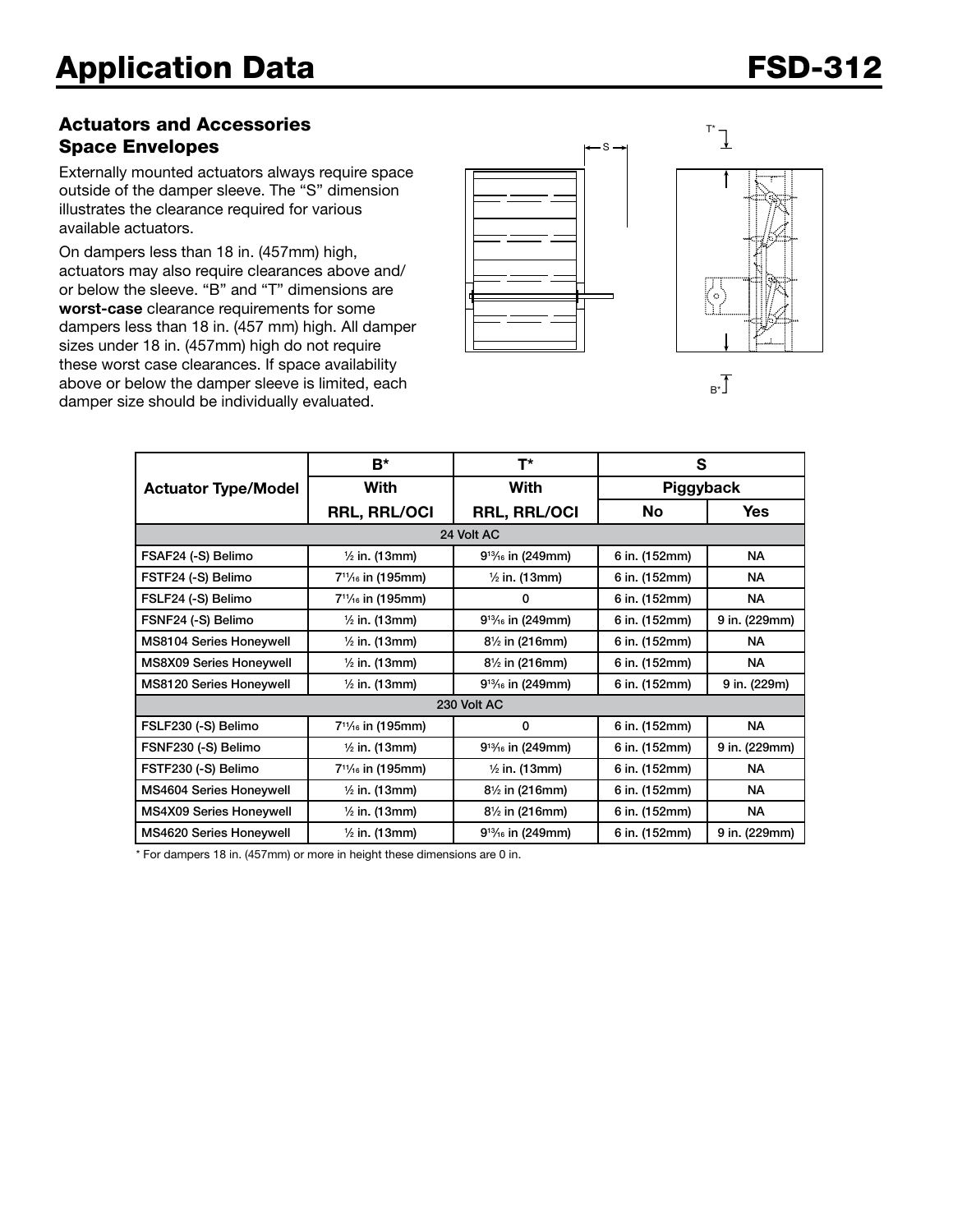# Application Data **FSD-312**

# Damper Sleeve Dimensional Data

The drawings below and corresponding table show the position of the FSD-312 damper when mounted in a factory sleeve. The standard mounting locations provide enough space for the mounting of actuators, controls and allow space for installation of retaining angles and duct connections.

The standard location of a damper mounted in a factory sleeve ("A" dimension) is shown below. The damper can be positioned at other locations within a range of 6 in. (152mm) to 16 in. (406mm) for the "A" dimension.



# Damper Sizing Information

Dampers larger than maximum single section size are supplied as a factory assembly of two or more sections of equal size. The following figures show maximum damper section size and assembly configurations for multi-section dampers.